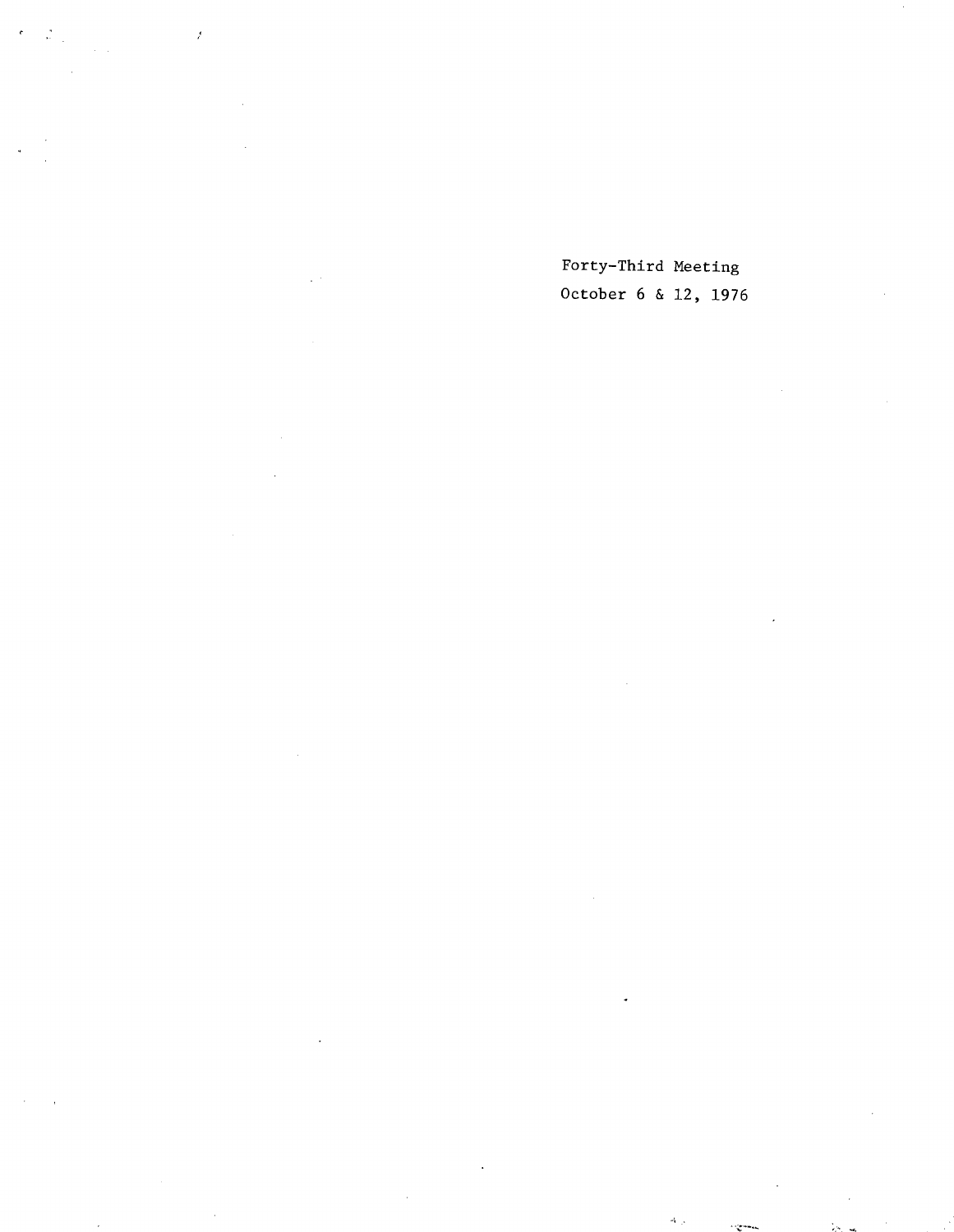Beader

THE UNIVERSITY OF MANITOBA

# Inter-Departmental Correspondence

DATE September 29, 1976

MEMBERS OF THE EXECUTIVE COMMITTEE OF THE FACULTY COUNCIL OF SCIENCE TO G. Richardson, Secretary **FROM** 

> The Forty-Third meeting of the Science Faculty Executive Committee has been called for Wednesday, October 6, 1976 at 9:40 a.m. in the Faculty Conference Room, 250 Allen Building.

> > AGENDA

T1. Approval of the Minutes of the Forty-Second meeting, and the two Special meetings of July 16 and July 20, 1976.

2. Matters Arising Therefrom:

(i) Status of Computer Science Department's Co-operative  $Program.$ 

(ii) Report from Dr. Duckworth, Chairman of the Faculty's Centennial Committee (material attached).

 $\cdot$  3. Further Discussion of the Faculty Guidelines for Promotion.

4. Election-of a faculty representative for the Senate Tenure -Appeal Panel (replacement for Dr. S. Sen) for period 1/9/76 - $31/8/77.$ 

5. Symons Report (attached).

 $6.$ Faculty Course Changes (material to be delivered later)

7. Other Business.

 $/n1$ 

 $\mathbf{E}_{\text{eff}}$  is a simple

**SUBJECT:** 

Enc.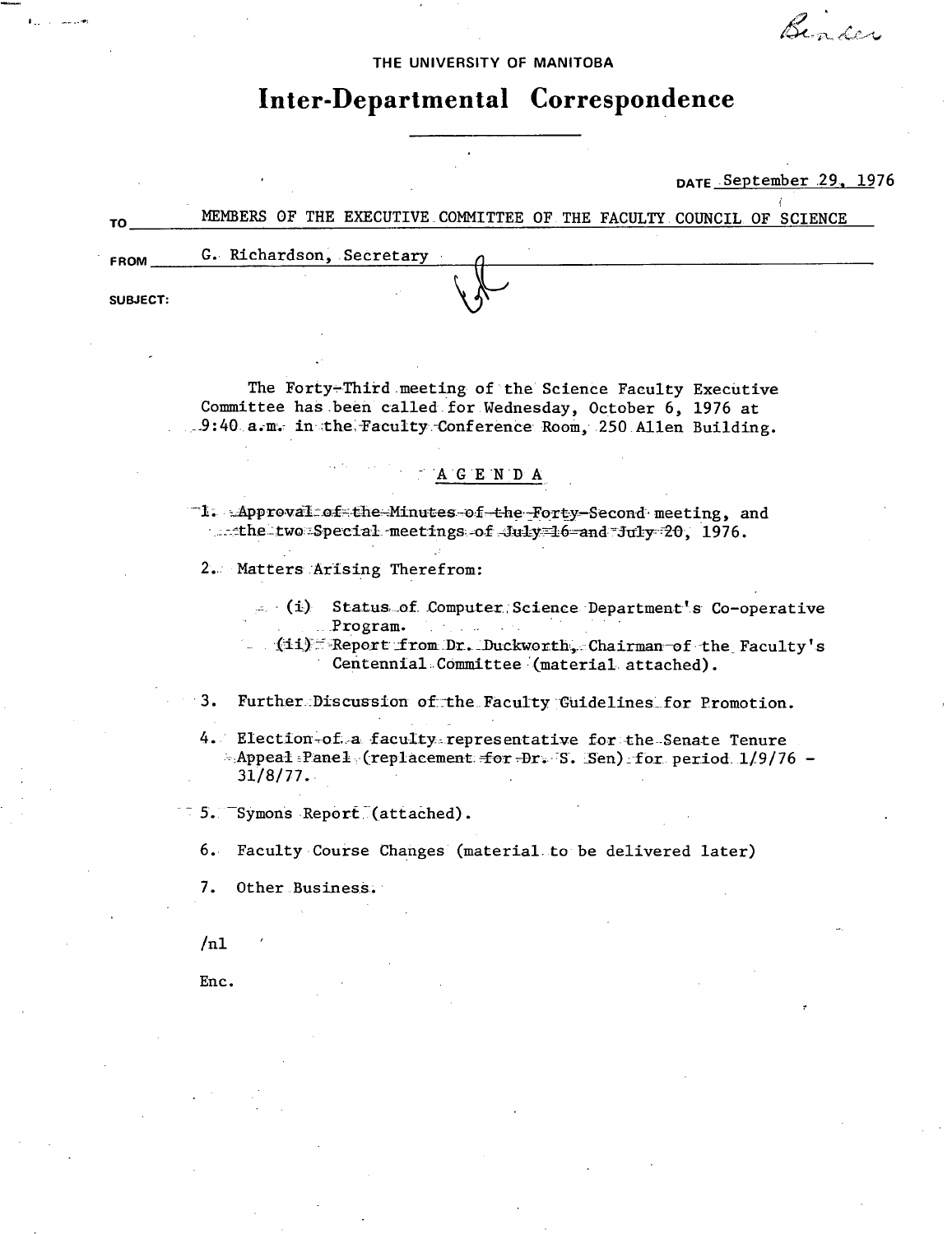The Minutes of the Forty-third meeting of the Executive Committee of - Facufty Cuncil, èontinued on Tuesday October 12,1976 at 9:30 a.m. in the Dean's Conference Room, 231 Machray Hall.

Members Present: Dr. I. Cooke, Chairman; Professors P.K.Isaac, G.G.C. Robinson, H.W.Duckworth, (Mrs.) K. Subrahmaniam, D.N. Burton, N. Davison, A. Olchowecki, C. Platt; Mr. C. Richardson, Secretary.

Regrets: Drs. N.E.R.Campbell and R.D.Connor

The Chairman indicated that there were three main items of business to be looked at at this meeting. These were: Applied Mathematics course - changes, Astronomy Major program and Earth Sciences/Physics timetabling problem. With regard to the latter, the Chairman reported that the problem was still being considered by the Departments and no solution had been arrived at at the time of this meeting.

The Applied Mathematics course change proposal had been passed on to the Committee to Review the Mathematics Area. A special meeting to consider these was held on October 7th and the results of that meeting were distributed to the Executive Committee members. Dean Cooke took the members through this report and there being no objections to it, it was moved Duckworth (Platt) that

> "the Executive recommend approval of the report of the Committee to Review the Mathematics Area" (that courses 6.322, 6.323, 6.324 be made available for credit by Science students and that course 6.223 not be made available) and the manimous variable behavior of the Unanimous

Dean Cooke said that he had met with Professor Clutton-Brock who had revised the Astronomy proposal to eliminate the problems pointed out at the last Executive meeting. A retyped course change proposal sheet was shown to the members and with these changes it was moved Duckworth (Burton) that

> "the Executive Committee recommend to Facul Council the Astronomy course- change proposals"

> > Unanimous

...2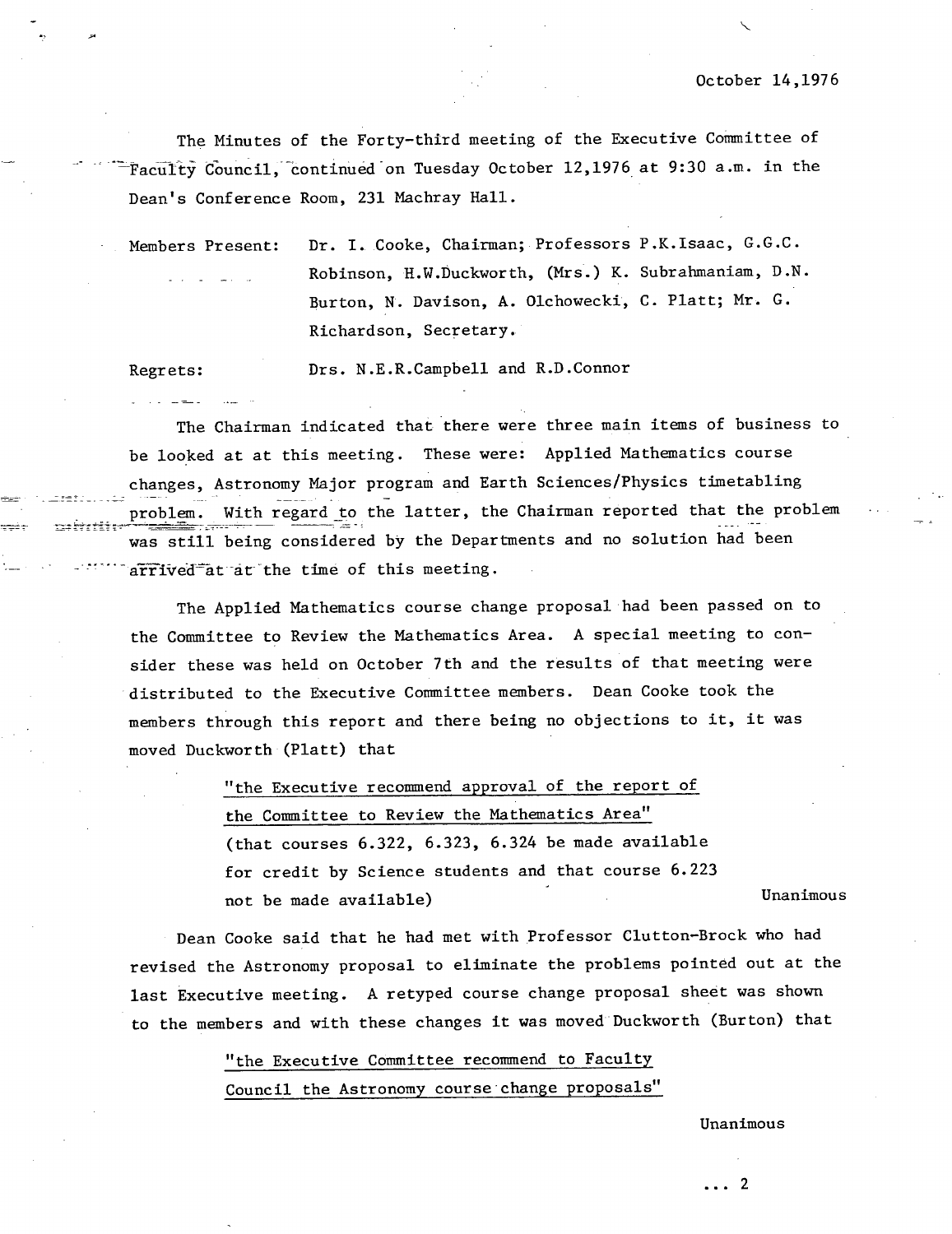It was pointed out that the revised material submitted to the Executive did not clearly indicate that the Astronomy proposal was also the formation of a Major program. Dean Cooke stated that this would be made clear to the Senate Committee on Course Changes. In answer to the question 'had all-the appropriate people been informed about the Astronomy proposal?', Dean Cooke said that as far as he was aware they had.

 $\mathcal{P}$ 

2. (ii) Dr. Duckworth gave a brief report of the faculty centennial project. He stated that at the President's suggestion plans were being discussed for taking the 'lecture series' outside of Winnipeg. Whether or not this is done would depend upon how well the lectures were received in the city and  $\therefore$  availability of funds.

exForminformation the Chairman stated that Br == Sen had gagreed to stand == as the faculty's-representative on the Senate Tenure Appeal Committee.

effhere being no further business the meeting adjourned at 10.16 a.m.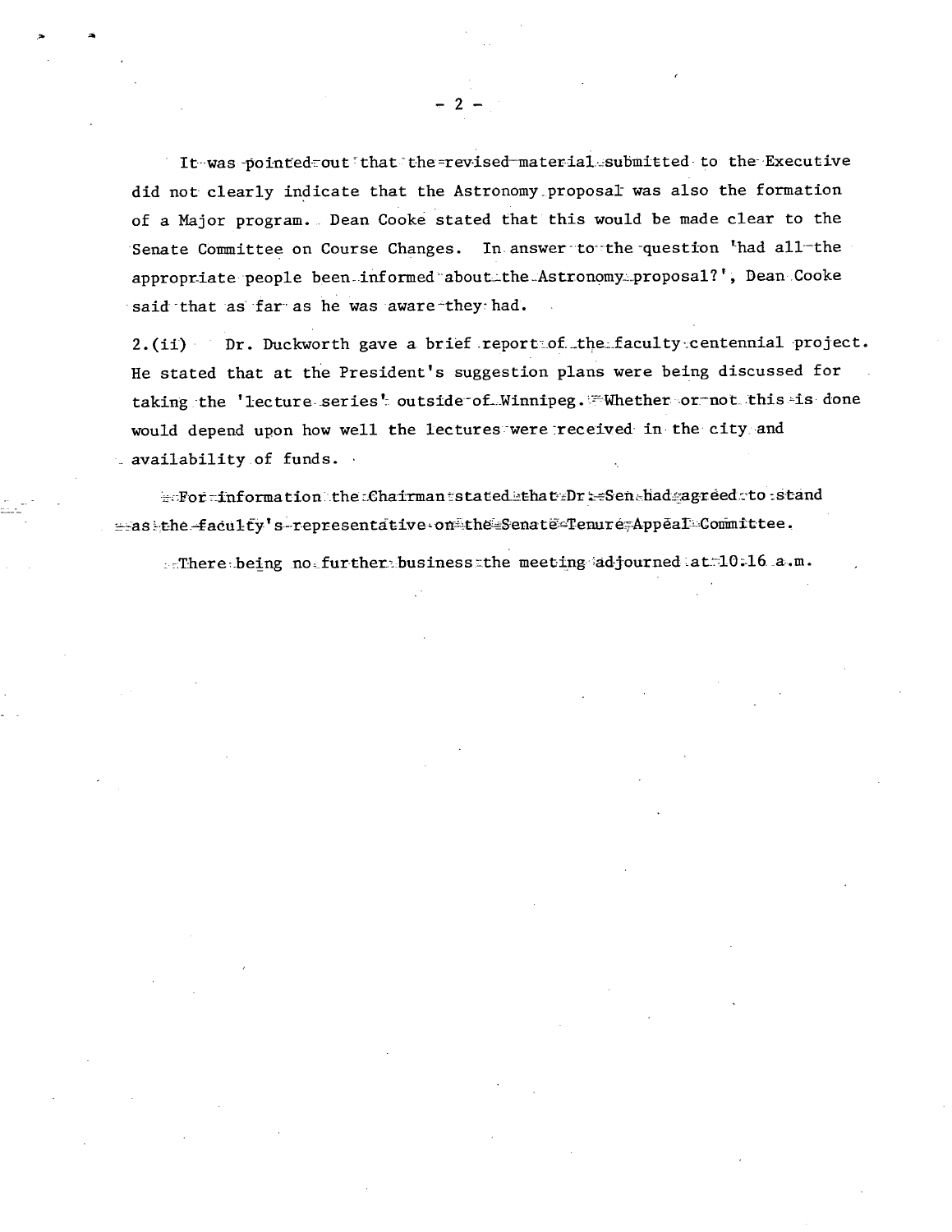RNC

. The Minutes of the Forty-third meeting of the Executive Committee of Faculty Council held on Wednesday, October 6, 1976 at 9.40 a.m. in the Faculty Conference Room, 250 Allen Building.

Members Present: Dean R.D.Connor, Chairman; Professors K.W. Stewart, P. K. Isaac, I. Cooke, N.E.R.Campbell, G.G.C.Robinson, A. Olchowecki, H.W.Duckworth, C. Platt, D.N. Burton, (Mrs.) K. Subrahmaniam; Mr. G. Richardson, Secretary.

The Minutes of the Forty-second meeting were approved Isaac (Burton);  $1.$ the Minutes of the Special Meeting of July 19,1976 were approved Stewart (Robinson) and the Special Meeting of July 20,1976 Isaac (Stewart).

Matters Arising Therefrom:

(i) The Chairman reported that a Xerox machine had been placed in the Science Library and was now in operation.

In reply to a question as to the status of the Heads Review  $(ii)$ Committees. the Chairman said that he had planned to proceed with Enthree of the six committees (one search committee and two review committees) in the first term and three in the second. He explained that of the six heads either up for review or stepping down, four in had requested leave firtl977 and two had not. Of the two that were not going on leave, one had definitely decided not to stand for re-appointment (Dr. W. C. Brisbin, Earth Sciences Department) while the other had agreed to stand for re-appointment (Dr. I. Suzuki, Micróbiology Department). The four Heads who are going to be reviewed are those who were appointed prior to November 1971 and had appointments without term - Drs. Mendelsohn, Mathematics; Morrish, Physics; Welch, Zoology; Stanton, Computer Science. All have indicated that they would accept re-appointment if asked to do so. The Chairman concluded by saying that he had forwarded the names of his nominees for the search committee to the Vice-President and once the composition of the committee was decided, he would forward a letter to all faculty members giving them the details.

 $\cdots$  2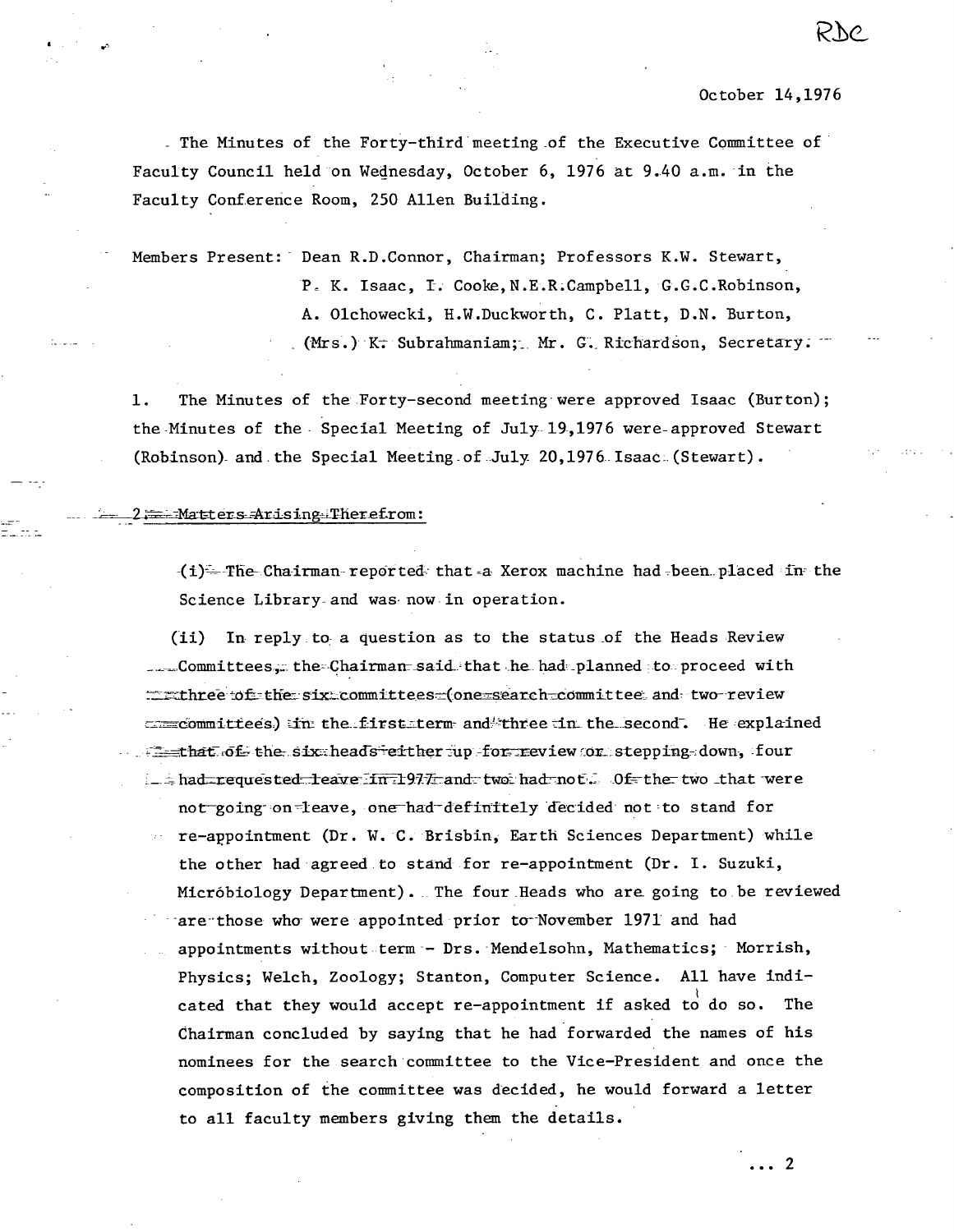#### Member on the Senate Tenure Appeal Committee 4.

The Chairman explained that a replacement for the faculty's present representative on this Committee, Dr. S. Sen, was required.. He suggested that if the Executive would agree he would approach Dr. Sen and ask him to stand for another year. The Committee agreed and it was moved Burton (Davison) that:

 $-2 -$ 

## "the Chairman ask Dr. Sen to stand for re-appointment"

Unanimous

#### $5.$ Symons Report -

After a brief discussion it was agreed that the Chairman would circulate the covering letter from the President (attached to the agenda for this meeting) to the department heads and ask them for details regarding the five questions in the letter as they relate to their department.

2. (iii)-The Chairman asked Dean Cooke for the status of the Computer Science Co-operative Program proposal. Dean Cooke indicated that the description of the program, received by the Dean's Office, will come before the Senate-Committee on Curriculum & Course Changes. This committee would be meeting shortly.

## 6. Faculty Course Changes

The Chairman asked Dean Cooke to speak to this. Dean Cooke referred to the material distributed at the meeting.

#### Actuarial & Business Mathematics  $1$ .

Due to a historical relationship the Honours program for the Department of Actuarial & Business Mathematics is in the Faculty of Science. Because of this, changes to the program are passed through the Science Faculty Course Change Committee. In this case the changes were proposed by the Department and have been seen and agreed to by the Committee to Review<sub>!</sub> the Mathematics Area. There were no questions.

#### Applied Mathematics  $2.$

There were no questions.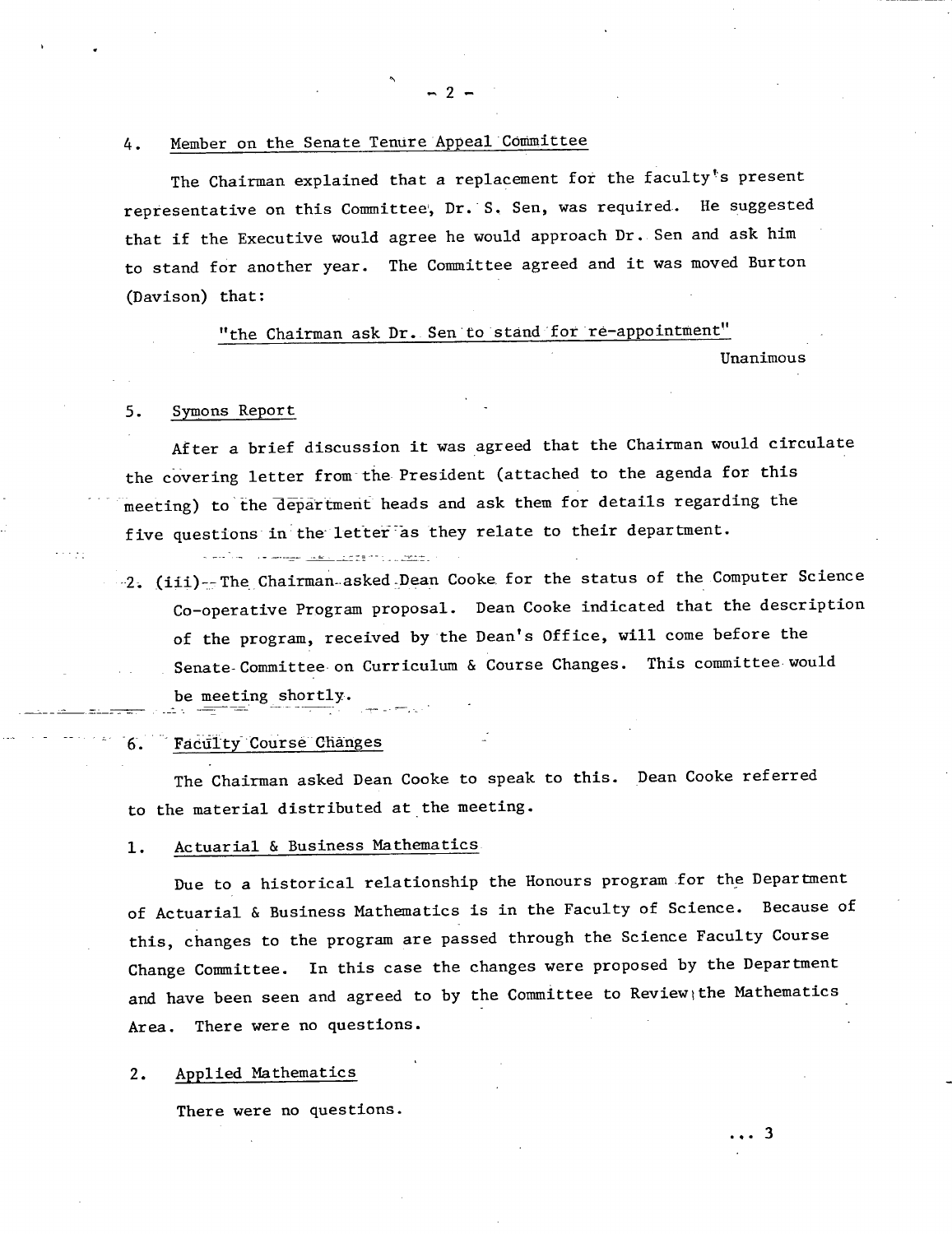#### $3.$ Earth Sciences

When informed that the proposed change to the department's honours program resulted from an apparent inability of both departments (i.e. Earth Sciences and Physics) to alter their timetables, the Chairman suggested that Dean Cooke-go back to the two departments and ask them to re-examine the problem. It was agreed by the Committee that if a change was possible Dean Cooke would approve it; if not the Executive Committee would approve the course change as it now stands.

#### 4. Mathematics & Astronomy

(1) Astronomy = The formation of the major program required no new courses-in-astronomy\_providing\_the-proposed\_ehange\_was\_approved. The department was requesting the deletion of tone 6 teredit hour course and the athetaddition of four-3 credit hour courses, only two of which would be s in given in any one year. At first glance this proposal appeared acceptable. However when it was pointed out that this meant essentially two different major programs, depending on which year either of the two half courses was offered, the committee suggested that Dean Cooke meet with Dr. The Clutton-Brockmafter the meeting and felarify the matter.

In this point that the committee decided to meet again on Tuesday  $\frac{1}{2}$  = 0ctober=12,1976 to clear up the Earth-Sciences and Astronomy matters. The meeting would begin at 9.30 arm con Tuesday.

(ii) Mathematics - There were no questions.

 $5.$ Physics

There were no questions.

 $6.$ Zoology

There were no questions.

There being no further changes in this first package, it was moved Cooke (Burton) that

> "all changes except Earth Sciences and Astronomy be accepted"

> > Unanimous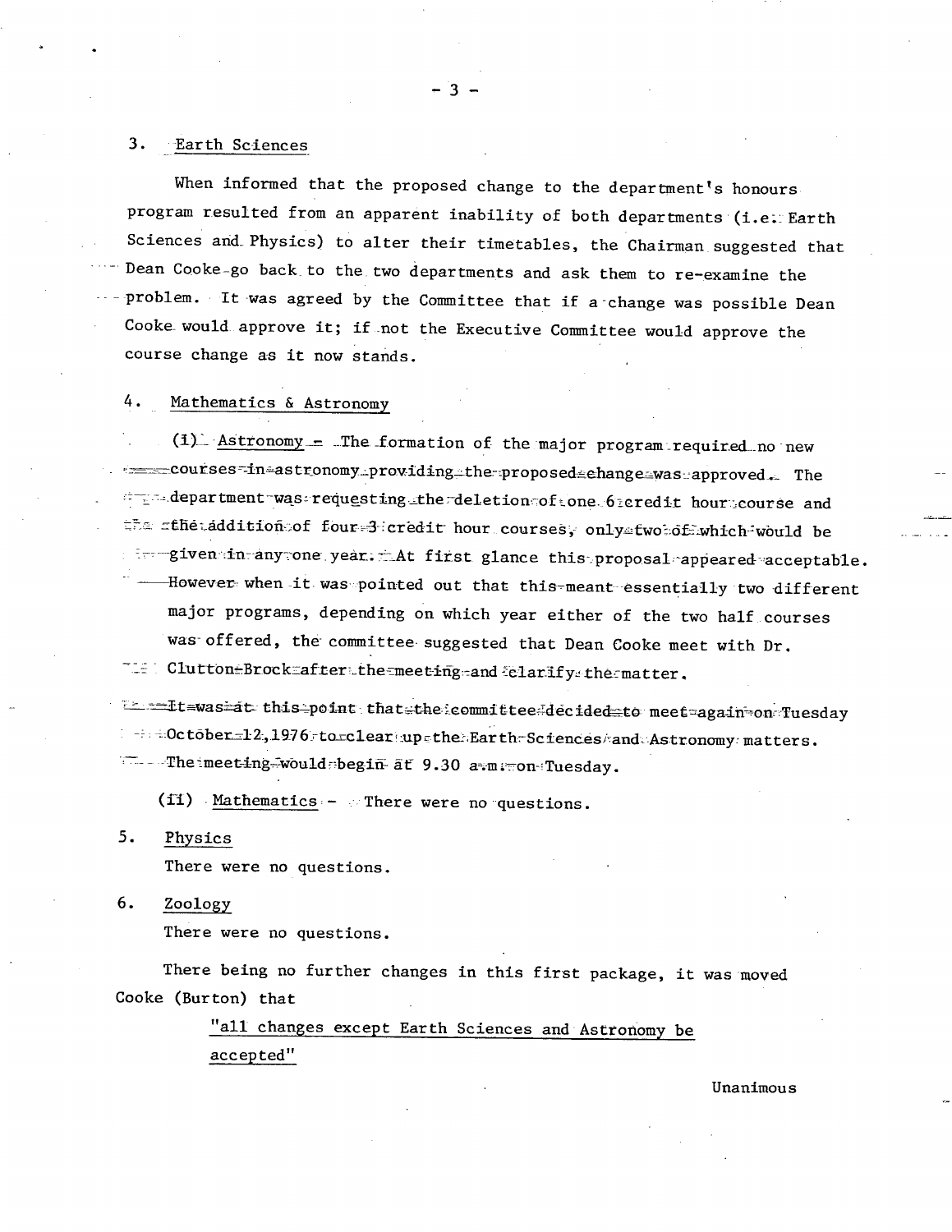On a second matter relating to course changes, Dean Cooke stated that he had heard, informally, that the Faculty of Engineering was going to introduce a Statistics course in which instruction would be shared between the Faculty of Engineering and the Department of Statistics. It was the Faculty of Engineering's intention to pay a stipend to the Statistics instructor and retain all the UGSCHs for themselves. If this was in fact so, Dean Cooke said that he would oppose this proposal in Senate Curriculum & Course Change Committee. Assuming that this would happen he had asked the Department of Statistics to prepare a course change form showing this course as an additional service course for their department and if the Engineering proposal was turned down and Statistics was asked to teach the entire course, the paper work would be ready. Dean Cooke asked this Committee to approve aper work would be ready. Dean Cooke asked this<br>additional course and he moved (Duckworth) that:

 $-4-$ 

**in the event the Faculty is asked by the Senate** 

Curriculum & Course Change Committee or the Faculty of Engineering to provide a service course for engineers, that the proposed new half course in Statistics be approved as a service course for engineers."

On the third matter, Dean Cooke referred to the additions to the list of courses from outside the faculty available for credit to Science students. He stated that the Committee on Course Changes had viewed these and recommended their inclusion. It was moved Cooke (Olchowecki) that

### "these additional courses be accepted"

Unanimous

The final matter had to do with the approval of four Applied Mathematics courses for credit for Science students. These courses were officially service courses for Engineering students and are not supposed to be for credit for Science students. However as Dean Cooke related, Earth Sciences honours students have been taking three of these courses as part of their program for quite some time now. As stated in the Senate's definition of service courses, these courses could appropriately fall within the category of 'intra faculty service courses'. The head of the Department was now asking that these be considered as intra-faculty service courses and thus made available for Science students. Dean Cooke told the members that any approval

 $\cdots$  5